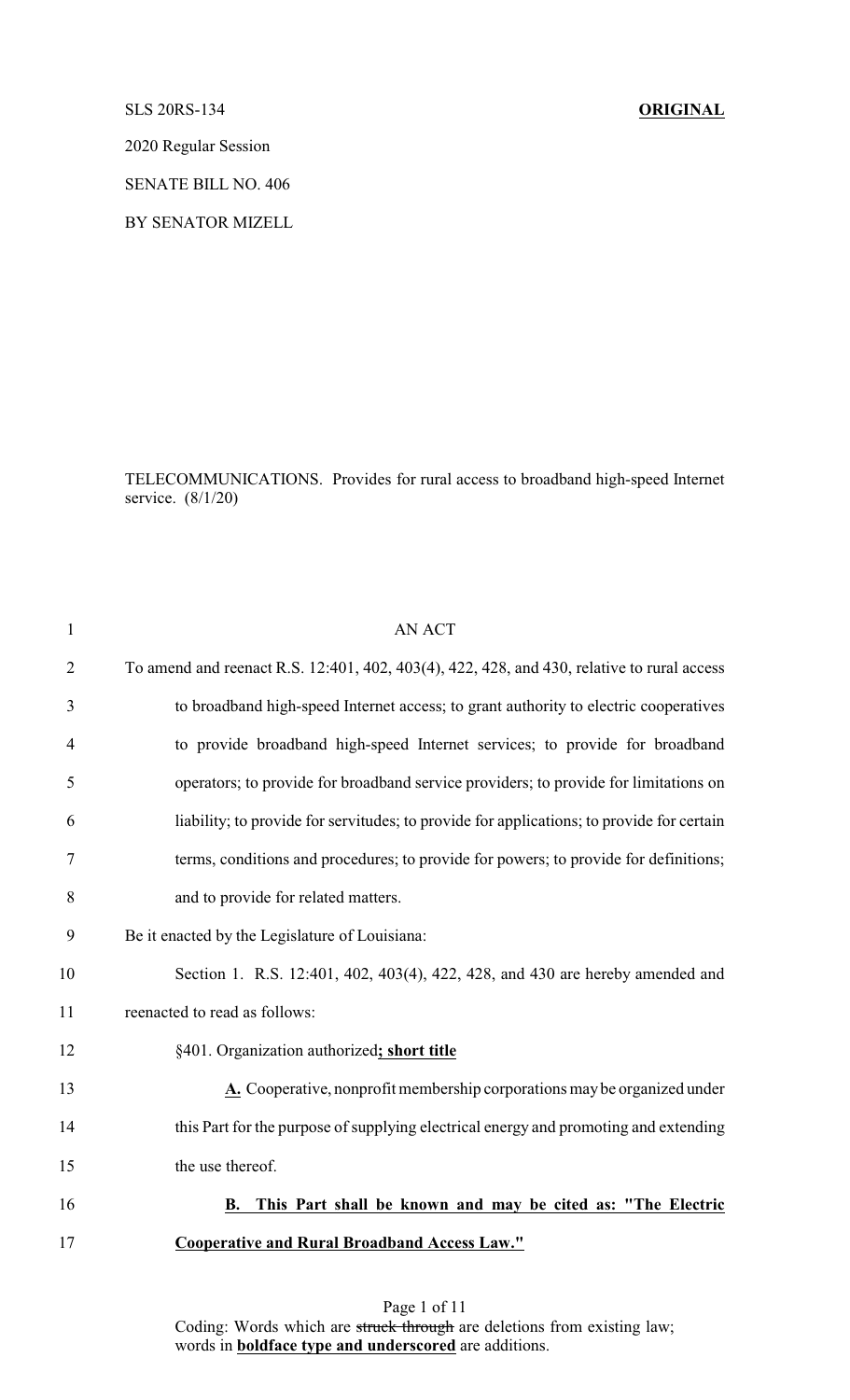| $\mathbf{1}$   | §402. Terms defined                                                                   |
|----------------|---------------------------------------------------------------------------------------|
| $\overline{2}$ | As used in this Part:                                                                 |
| 3              | A.(1) "Cooperative" or "electric cooperative" means a corporation                     |
| 4              | organized under this Part and a corporation which becomes subject to this Part in the |
| 5              | manner hereinafter provided.                                                          |
| 6              | (2) "Broadband affiliate" or "affiliate" means any entity that meets all              |
| 7              | of the following criteria:                                                            |
| 8              | (a) Is wholly or partially owned by an electric cooperative.                          |
| 9              | (b) Is formed to own or operate a broadband system or provide                         |
| 10             | broadband high-speed Internet services.                                               |
| 11             | (3) "Broadband service provider" means an entity that provides                        |
| 12             | broadband services to others on a wholesale basis or to end-use customers on          |
| 13             | a retail basis.                                                                       |
| 14             | (4) "Broadband operator" means a broadband service provider that                      |
| 15             | owns or operates a broadband system on an electric cooperative's electric             |
| 16             | delivery system with the electric cooperative's consent.                              |
| 17             | (5) "Broadband services" means any service that consists of or includes               |
| 18             | the provision of or connectivity to a high-speed, high-capacity transmission          |
| 19             | medium that can carry signals from or to multiple sources and that does either        |
| 20             | of the following:                                                                     |
| 21             | (a) Is used to provide access to the Internet.                                        |
| 22             | (b) Provides computer processing, information storage, information                    |
| 23             | content or protocol conversion, including any service applications or                 |
| 24             | information service provided over such high-speed access service. As used in          |
| 25             | this Part, "broadband services" shall also include video services, voice over         |
| 26             | Internet protocol services, any wireless services, and Internet protocol-enabled      |
| 27             | services.                                                                             |
| 28             | (6) "Broadband system" means the fiber, cables, materials, equipment                  |
| 29             | and other facilities that are used or useful for the provision of broadband           |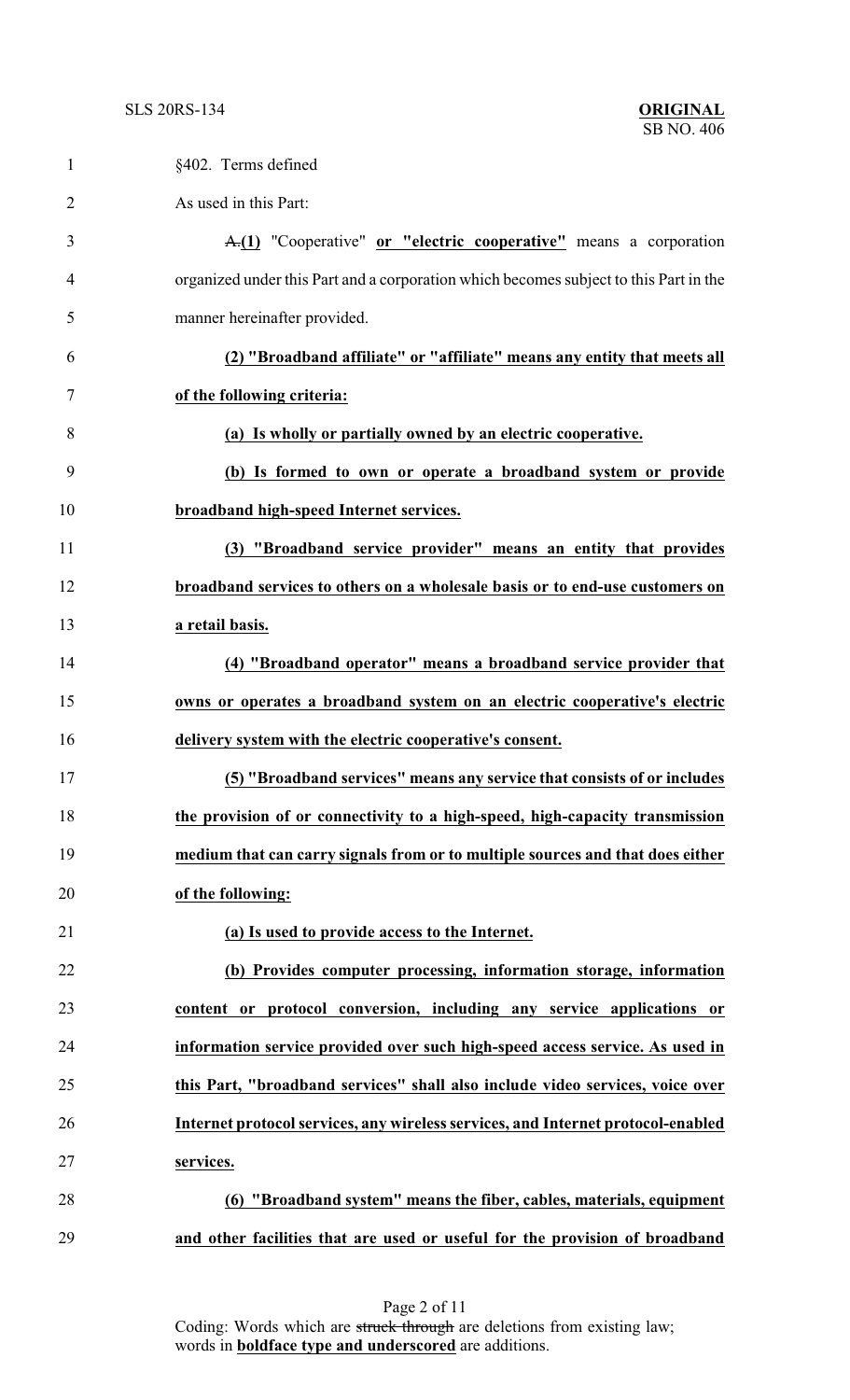| $\mathbf{1}$   | services.                                                                             |
|----------------|---------------------------------------------------------------------------------------|
| $\overline{2}$ | "Electric delivery system" means the poles, lines, materials,<br>(7)                  |
| 3              | equipment, easements, and other facilities or properties used by an electric          |
| 4              | cooperative.                                                                          |
| 5              | (8) "Internet protocol-enabled services" means any service, capability,               |
| 6              | functionality or application provided using Internet protocol, or any successor       |
| 7              | protocol, that enables an end user to send or receive a communication in              |
| 8              | Internet protocol format, or any successor format, regardless of whether the          |
| 9              | communications is voice, data, or video.                                              |
| 10             | <b>B.(9)</b> "Member" means each incorporator of a cooperative and each person        |
| 11             | admitted to and retaining membership therein, and shall include a husband and wife    |
| 12             | admitted to joint membership.                                                         |
| 13             | E.(10) "Person" includes any natural person, firm, association, corporation,          |
| 14             | business trust, partnership, federal agency, state or political subdivision or agency |
| 15             | thereof, or any body politic.                                                         |
| 16             | (11) "Unaffiliated broadband operator" means any operator other than                  |
| 17             | the operator who is a broadband affiliate.                                            |
| 18             | (12) "Video services" means video programming services without regard                 |
| 19             | to delivery technology, including Internet protocol technology, Internet protocol     |
| 20             | television, voice over Internet protocol services, and video programming              |
| 21             | provided as a part of a service that enables users to access content, information,    |
| 22             | email or other services offered over the public Internet.                             |
| 23             | (13) "Video programming" means any programming generally                              |
| 24             | considered comparable to programming provided by a television broadcast               |
| 25             | station or others.                                                                    |
| 26             | (14) "Voice over Internet protocol services" means any service that does              |
| 27             | all of the following:                                                                 |
| 28             | (a) Enables real-time, two-way voice communications that originate from               |
| 29             | or terminate to the user's location in Internet protocol or any successor             |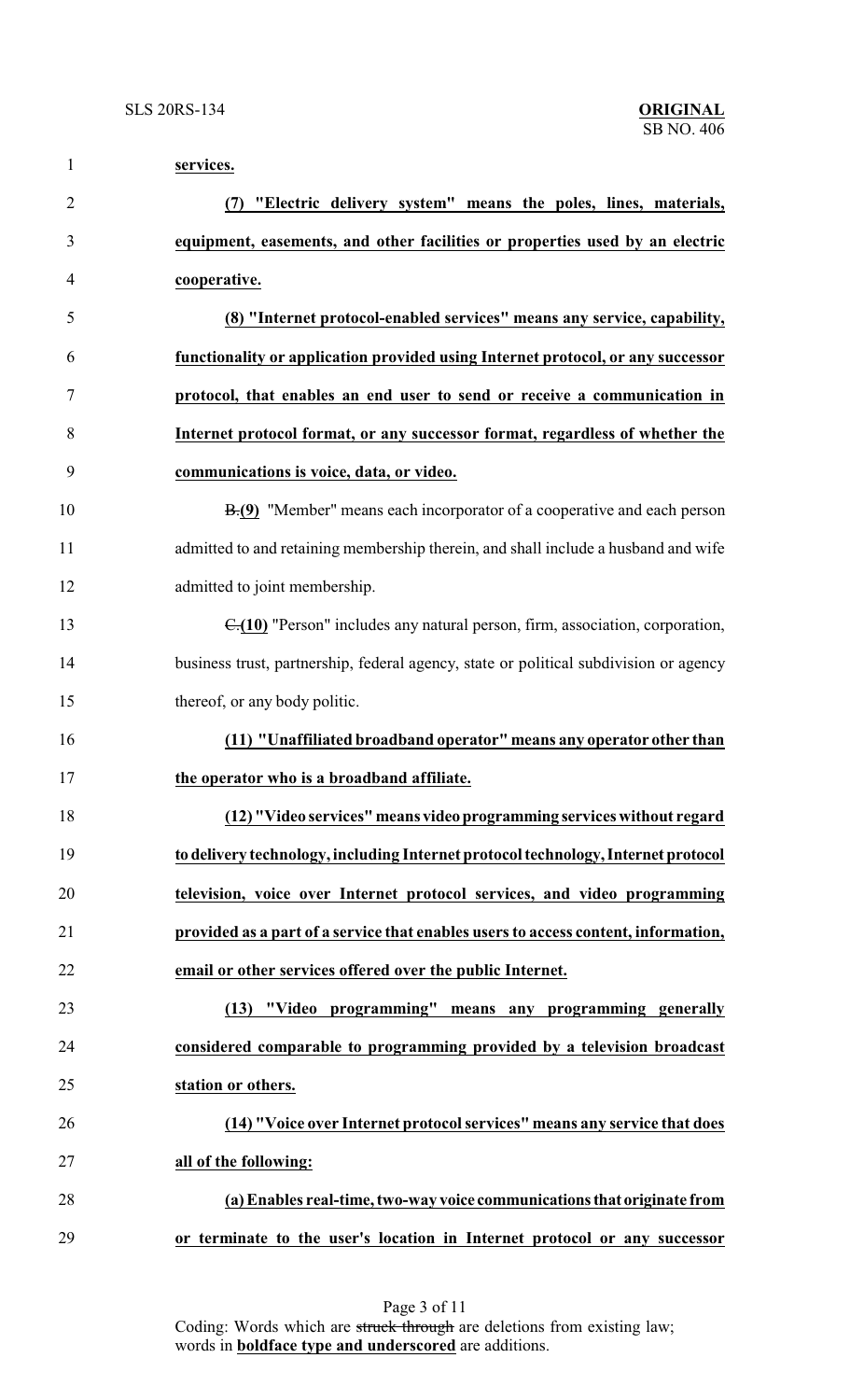| $\mathbf{1}$   | protocol.                                                                             |
|----------------|---------------------------------------------------------------------------------------|
| $\overline{2}$ | (b) Uses a broadband connection from the user's location.                             |
| 3              | (c) Permits users to access the technology.                                           |
| $\overline{4}$ | §403. Powers                                                                          |
| 5              | A cooperative may:                                                                    |
| 6              | ∗<br>$\ast$<br>∗                                                                      |
| 7              | $(4)(a)$ Generate, manufacture, purchase, acquire, accumulate and transmit            |
| 8              | electric energy, and distribute, sell, supply, and dispose of electric energy to its  |
| 9              | members, to governmental agencies and political subdivisions, and to other persons    |
| 10             | not in excess of ten per centum of the number of its members; provided, however,      |
| 11             | that should a cooperative acquire any electric facilities dedicated or devoted to the |
| 12             | public use, it may, for the purpose of continuing service and avoiding hardship and   |
| 13             | to an extent which together with all other persons served by the cooperative on a     |
| 14             | non-member basis shall not exceed forty per centum of the total number of persons     |
| 15             | served by the cooperative, continue to serve the persons served directly from such    |
| 16             | facilities at the time of such acquisition without requiring that such persons become |
| 17             | members. But such non-members shall have the right to become members upon such        |
| 18             | terms as are provided in the by-laws;                                                 |
| 19             | (b) Provide broadband services pursuant to this Part.                                 |
| 20             | ∗<br>*<br>∗                                                                           |
| 21             | §422. Non-liability of members for debts of cooperative; limitation on liability of   |
| 22             | the cooperative and members                                                           |
| 23             | A. The private property of the members of a cooperative shall be exempt               |
| 24             | from execution for the debts of the cooperative and no member shall be liable or      |
| 25             | responsible for any debts of the cooperative.                                         |
| 26             | B. Neither the electric cooperative nor its members shall be liable for               |
| 27             | any recoverable damages to property awarded by a court pursuant to R.S.               |
| 28             | 12:428, and any such damages shall be the sole responsibility of the broadband        |
| 29             | operator.                                                                             |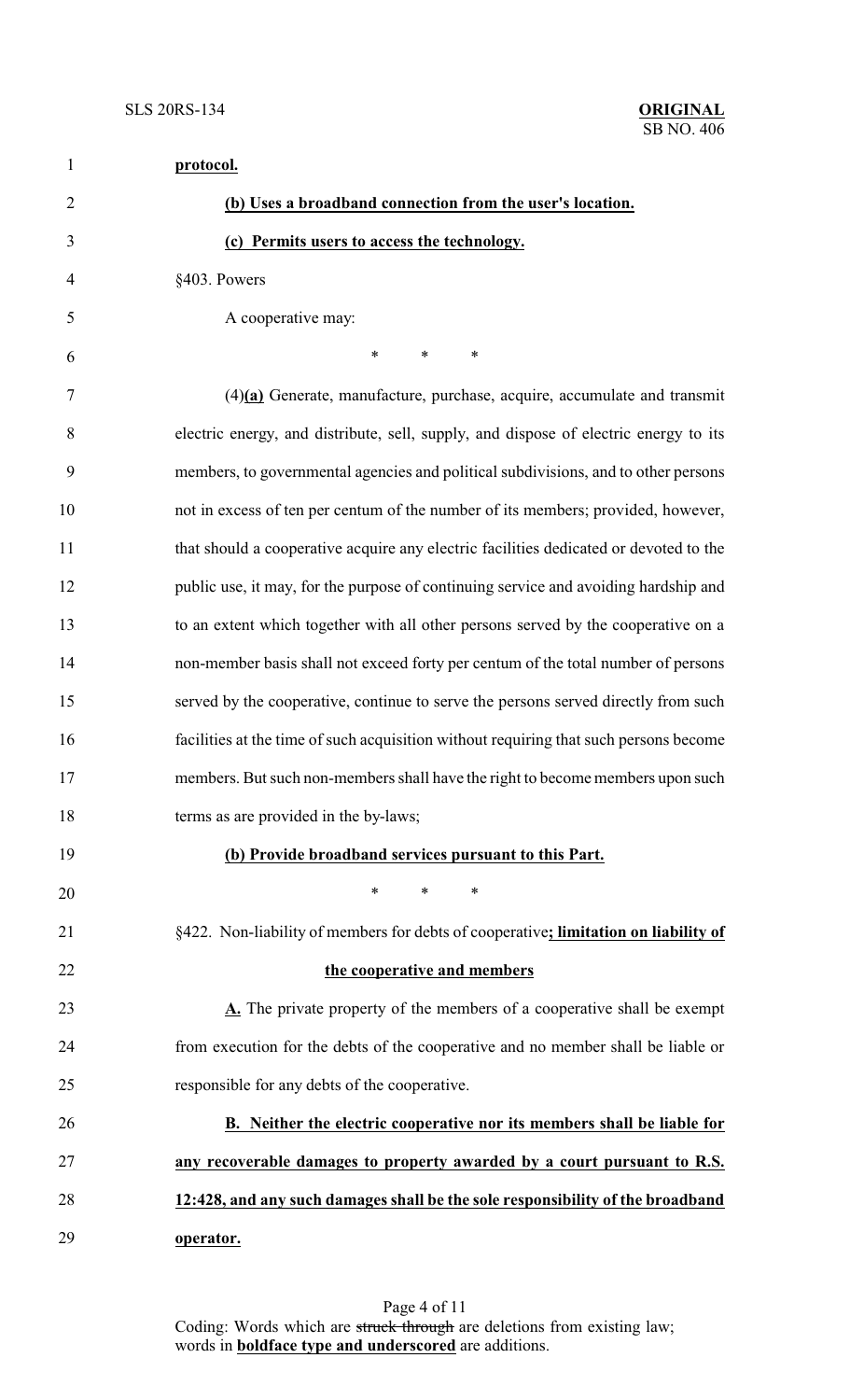§428. Acquisition of servitudes

1 \* \* \* \*

| $\overline{3}$ | A. A cooperative shall acquire a servitude on an immovable, unless such                 |
|----------------|-----------------------------------------------------------------------------------------|
| 4              | immovable is owned by the federal or state government or any agency or subdivision      |
| 5              | thereof, for the operation and maintenance of its electric transmission and             |
| 6              | distribution lines, along, upon, under or across any such immovable by virtue of the    |
| 7              | uninterrupted maintenance of such lines without the written or other consent of the     |
| 8              | owner thereof, along, upon, under or across the immovable for a period of one year;     |
| 9              | provided such servitude and operation does not interfere with the use of said property  |
| 10             | by other public utilities; provided further that in all cases where the written consent |
| 11             | of the owner for the establishment of a servitude has been obtained and a line has      |
| 12             | been constructed along, upon, under or across the property under said consent it is     |
| 13             | not necessary that the written consent be recorded in the conveyance or other records   |
| 14             | of the parish where the property is located in order to make the servitude effective    |
| 15             | as to third parties.                                                                    |
|                |                                                                                         |

 **B.(1) An electric cooperative may grant permission to an affiliate or other broadband operator to use the electric delivery system of the electric cooperative to provide broadband services. The use of the electric cooperative's electric delivery system for the provision of broadband services by the affiliate or other broadband operator shall not be considered an additional burden on the property upon which the electric cooperative's electric delivery system is located and shall not require the affiliate or other broadband operator to obtain the additional consent over-and-above that which is already provided pursuant to Subsection A of this Section from anyone having an interest in the property upon which the electric cooperative's electric delivery system is located.**

 **(2) If a portion of an electric cooperative's electric delivery system is used by an affiliate or other broadband operator for the purpose of providing broadband services and the landowner of the property on which such portion is located believes his property has been damaged by such use, the landowner**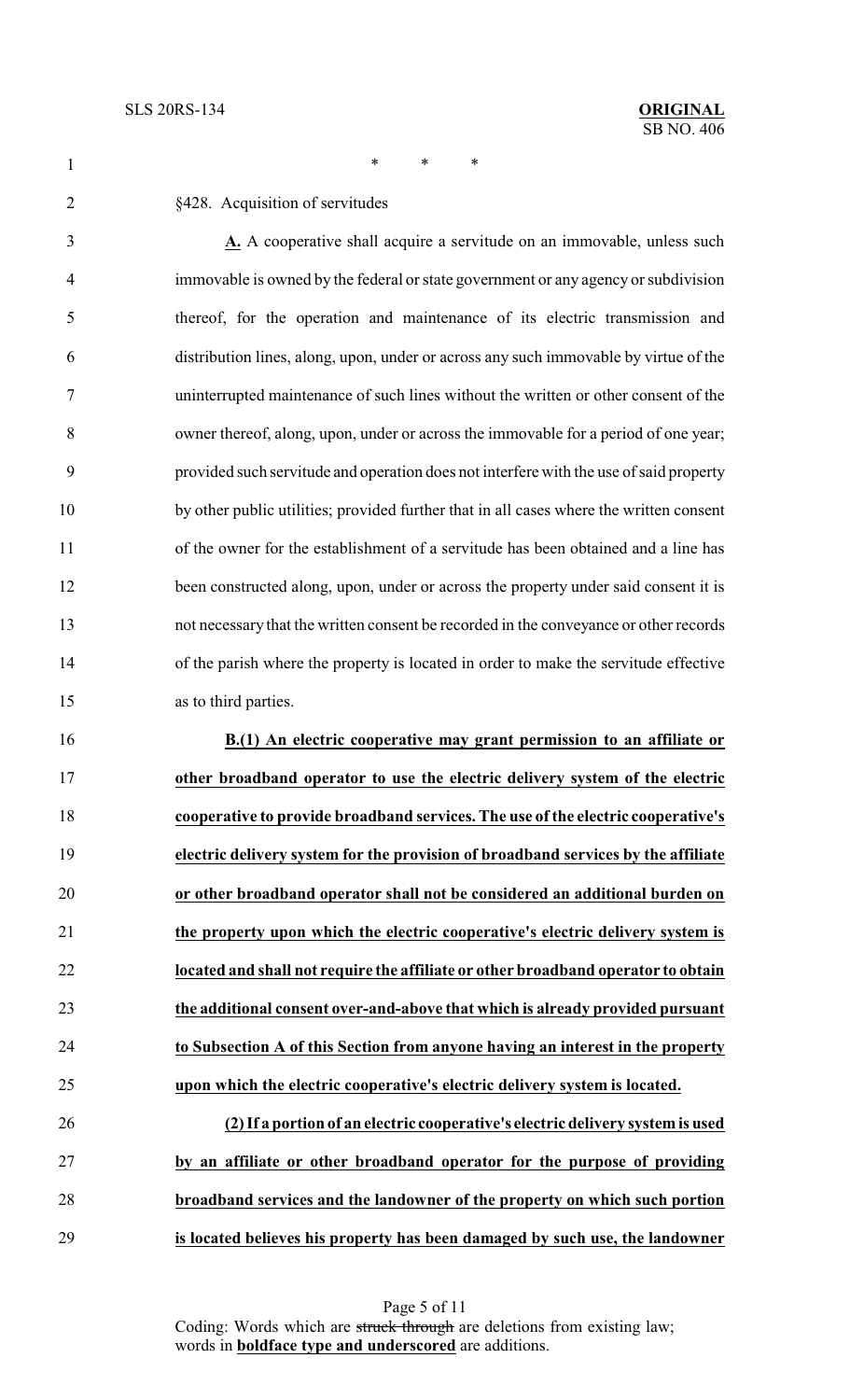| $\mathbf{1}$   | may petition the district court in which the property is situated for any damages  |
|----------------|------------------------------------------------------------------------------------|
| $\overline{2}$ | to which the landowner may be entitled pursuant to this Subsection, subject to     |
| 3              | the provisions provided in R.S. 12:422.                                            |
| 4              | §430. Short title Broadband access for rural Louisiana                             |
| 5              | This Part of this Chapter shall be known and may be referred to by the short       |
| 6              | title: "Electric Cooperative Law."                                                 |
| 7              | A. An electric cooperative may allow a broadband affiliate or an                   |
| 8              | unaffiliated broadband operator to own, lease, construct, maintain, or operate     |
| 9              | a broadband system on the electric cooperative's electric delivery system and      |
| 10             | to provide broadband services to the public utilizing the electric cooperative's   |
| 11             | broadband system or other parts of its electric delivery system.                   |
| 12             | B. An electric cooperative shall not be required to implement a                    |
| 13             | broadband system or allow others to use broadband capacity on the electric         |
| 14             | cooperative's electric delivery system to provide broadband services.              |
| 15             | C.(1) Subject to the provisions of Subsection D of this Section, an electric       |
| 16             | cooperative may determine, in its sole discretion, which broadband operators,      |
| 17             | if any, may have access to broadband capacity on the electric cooperative's        |
| 18             | broadband system.                                                                  |
| 19             | (2) If an electric cooperative chooses to provide broadband services               |
| 20             | pursuant to this Part, the electric cooperative is authorized to provide an        |
| 21             | affiliate or unaffiliated broadband operator exclusive access to broadband         |
| 22             | capacity on the electric cooperative's broadband system.                           |
| 23             | D.(1) If an electric cooperative chooses to provide broadband services             |
| 24             | pursuant to this Part through an affiliate, the electric cooperative shall provide |
| 25             | for an application process that is open to all broadband service providers to use  |
| 26             | the electric delivery system.                                                      |
| 27             | (2) If the electric cooperative chooses to provide for broadband services          |
| 28             | through an unaffiliated broadband operator pursuant to this Part, the electric     |
| 29             | cooperative shall provide for an application process that is open to all           |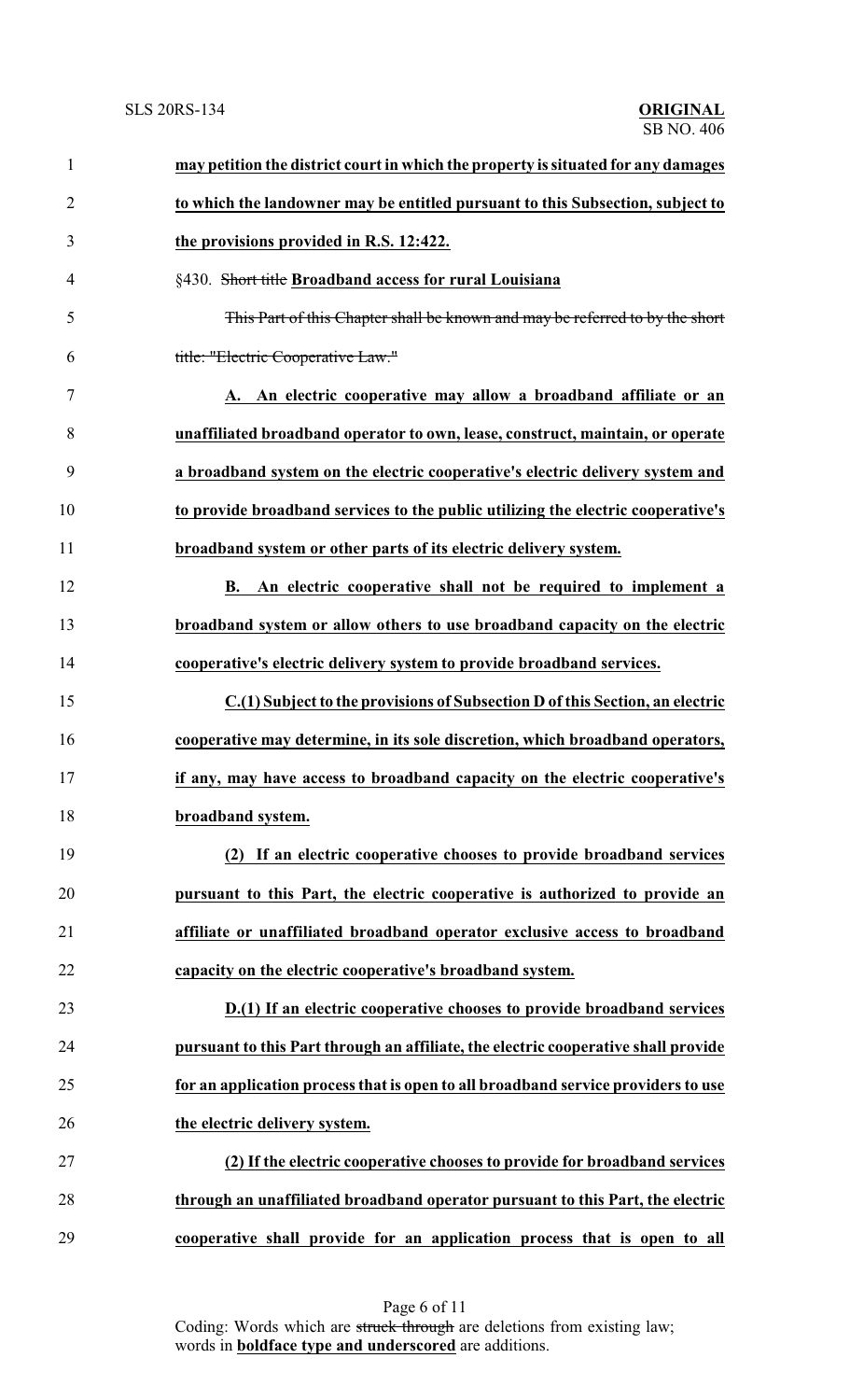| $\mathbf{1}$   | unaffiliated broadband operators to use the electric delivery system.              |
|----------------|------------------------------------------------------------------------------------|
| $\overline{2}$ | (3) The electric cooperative's application process shall include a deadline        |
| 3              | for receiving applications, the criteria for consideration, the application, and   |
| $\overline{4}$ | permit costs.                                                                      |
| 5              | (4) Each electric cooperative shall allow for location usage by costs.             |
| 6              | E. An electric cooperative may charge an affiliate or an unaffiliated              |
| $\tau$         | broadband operator for the construction, installation, operation, use, and         |
| 8              | maintenance of those parts of its electric delivery system that are used or may    |
| 9              | be reserved for use by the affiliate or unaffiliated broadband operator for the    |
| 10             | provision of broadband services. Any lease of facilities by an electric            |
| 11             | cooperative to a broadband affiliate that includes the use of the electric         |
| 12             | cooperative's poles shall specifically include pole attachment fees, if any, to be |
| 13             | paid by the broadband affiliate to the electric cooperative but such fees shall be |
| 14             | no more than the pole attachment fees charged by the electric cooperative to       |
| 15             | other like unaffiliated, private entities.                                         |
| 16             | F. An electric cooperative shall not do any of the following:                      |
| 17             | (1) Use its electric energy sales revenues to subsidize the provision by an        |
| 18             | affiliate or unaffiliated broadband operator of broadband services to the public.  |
| 19             | (2) Allow the installation or operation of a broadband system on its               |
| 20             | electric delivery system by an affiliate or other broadband operator to diminish   |
| 21             | the reliability of the electric delivery system.                                   |
| 22             | (3) Require any person to purchase broadband services from an affiliate            |
| 23             | or other broadband operator as a condition of receiving or continuing to receive   |
| 24             | electric energy from the electric cooperative.                                     |
| 25             | Disconnect, or threaten to disconnect, electric service to any<br>(4)              |
| 26             | customer due to the customer's failure to pay for broadband services provided      |
| 27             | to the customer by an affiliate or other broadband operator.                       |
| 28             | G. An electric cooperative may make capital investments in an affiliate,           |
| 29             | issue bonds on behalf of an affiliate, make loans to an affiliate at fair market   |

Page 7 of 11 Coding: Words which are struck through are deletions from existing law; words in **boldface type and underscored** are additions.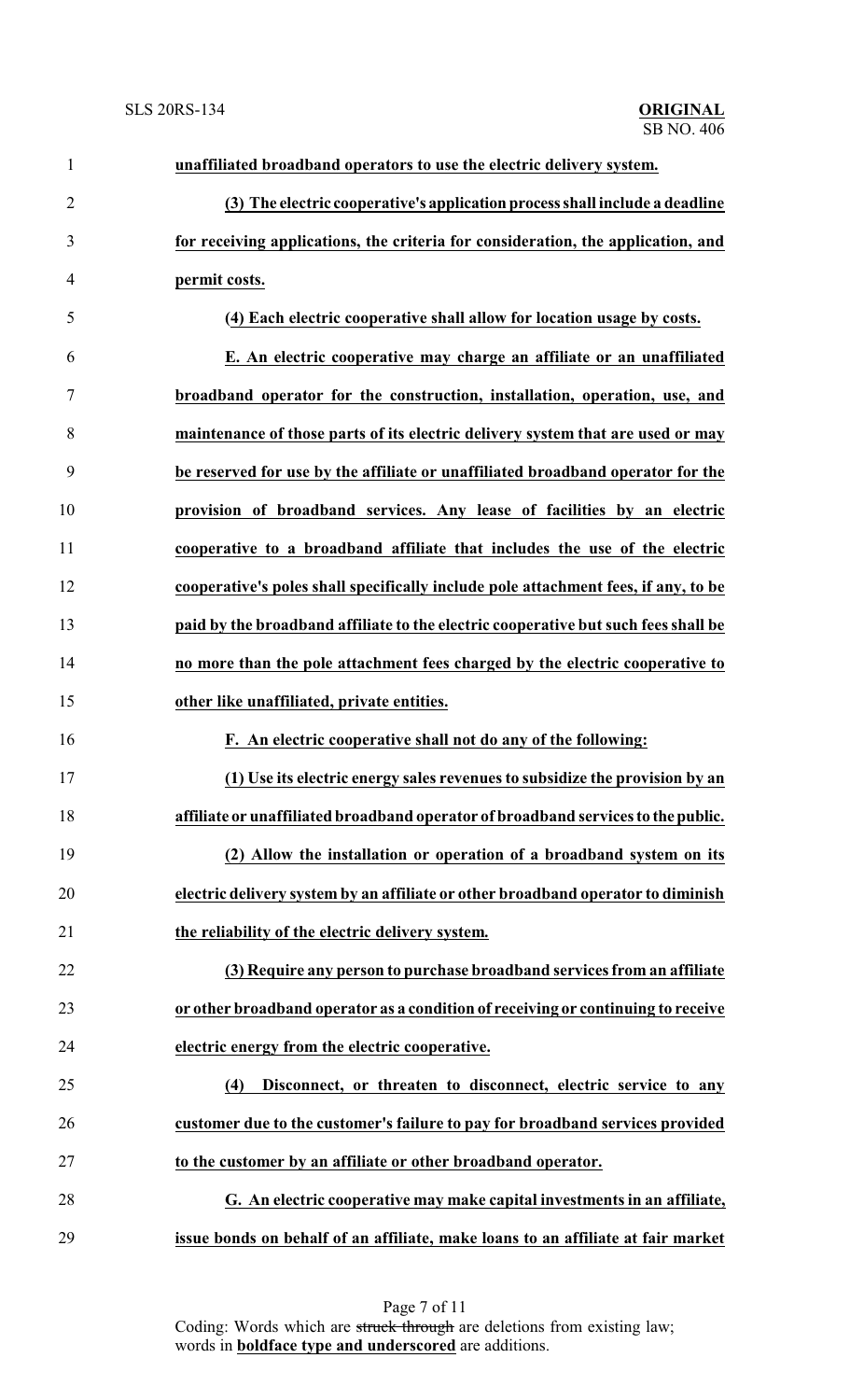| rate, and enter loan guarantees for the benefit of an affiliate, all of which may |
|-----------------------------------------------------------------------------------|
| be in such amounts and on such terms as the electric cooperative's board of       |
| directors determines to be prudent and authorizes to be done.                     |

The original instrument and the following digest, which constitutes no part of the legislative instrument, were prepared by Carla S. Roberts.

## DIGEST

SB 406 Original 2020 Regular Session Mizell

Present law provides that a cooperative, nonprofit membership corporation may be organized for the purpose of supplying electrical energy and promoting and extending the use of electricity to members of the cooperative. Present law further provides that an electric cooperative may generate, manufacture, purchase, acquire, accumulate, and transmit electric energy, and distribute, sell, supply, and dispose of electric energy to its members, to governmental agencies, and political subdivisions, and also to other persons under certain circumstances.

Proposed law retains present law and grants authority to electric cooperatives to provide broadband high-speed Internet services, if they choose to do so.

Proposed law provides for the following definitions:

- (1) "Electric cooperative" means a corporation organized under present law and a corporation which becomes subject to present law.
- (2) "Broadband affiliate" or "affiliate" means any entity that meets all of the following criteria:
	- (a) Is wholly or partially owned by an electric cooperative.
	- (b) Is formed to own or operate a broadband system or provide broadband high-speed Internet services.
- (3) "Broadband service provider" means an entity that provides broadband services to others on a wholesale basis or to end-use customers on a retail basis.
- (4) "Broadband operator" means a broadband service provider that owns or operates a broadband system on an electric cooperative's electric delivery system with the electric cooperative's consent.
- (5) "Broadband services" means any service that consists of or includes the provision of or connectivity to a high-speed, high-capacity transmission medium that can carry signals from or to multiple sources and that does either of the following:
	- (a) Is used to provide access to the Internet.
	- (b) Provides computer processing, information storage, information content or protocol conversion, including any service applications or information service provided over such high-speed access service. "Broadband services" shall also include video services, voice over Internet protocol services, any wireless services, and Internet protocol-enabled services.
- (6) "Broadband system" means the fiber, cables, materials, equipment, and other facilities that are used or useful for the provision of broadband services.

## Page 8 of 11

Coding: Words which are struck through are deletions from existing law; words in **boldface type and underscored** are additions.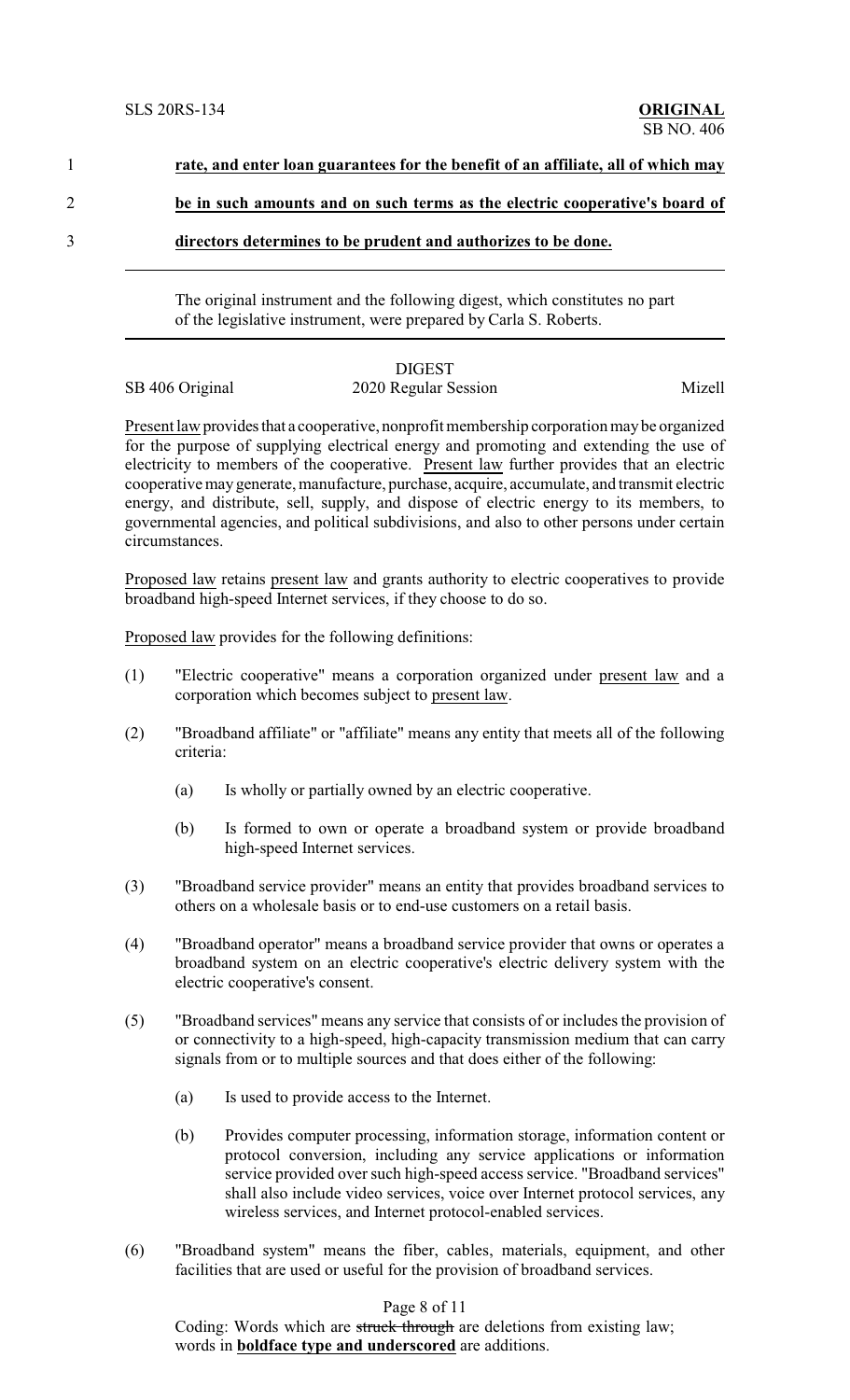- (7) "Electric delivery system" means the poles, lines, materials, equipment, easements, and other facilities or properties used by an electric cooperative.
- (8) "Internet protocol-enabled services" means any service, capability, functionality or application provided using Internet protocol, or any successor protocol, that enables an end-user to send or receive a communication in Internet protocol format, or any successor format, regardless of whether the communications is voice, data, or video.
- (9) "Unaffiliated broadband operator" means any operator other than the operator who is a broadband affiliate.
- (10) "Video services" means video programming services without regard to delivery technology, including Internet protocol technology, Internet protocol television, voice over Internet protocol services, and video programming provided as a part of a service that enables users to access content, information, email, or other services offered over the public Internet.
- (11) "Video programming" means any programming generally considered comparable to programming provided by a television broadcast station or others.
- (12) "Voice over Internet protocol services" means any service that does all of the following:
	- (a) Enables real-time, two-way voice communications that originate from or terminate to the user's location in Internet protocol or any successor protocol.
	- (b) Uses a broadband connection from the user's location.
	- (c) Permits users to access the technology.

Proposed law provides that an electric cooperative may allow a broadband affiliate or an unaffiliated broadband operator to own, lease, construct, maintain, or operate a broadband system on the electric cooperative's electric delivery system and to provide broadband services to the public utilizing the electric cooperative's broadband system or other parts of its electric delivery system.

Proposed law provides that an electric cooperative will not be required to implement a broadband system or allow others to use broadband capacity on the electric cooperative's electric delivery system to provide broadband services.

Proposed law provides that, subject to certain provisions of proposed law, an electric cooperative may determine, in its sole discretion, which broadband operators, if any, may have access to broadband capacity on the electric cooperative's broadband system.

Proposed law provides that if an electric cooperative does choose to provide broadband services, it shall be lawful for an electric cooperative to provide an affiliate or unaffiliated broadband operator exclusive access to broadband capacity on the electric cooperative's broadband system.

Proposed law provides that, if an electric cooperative chooses to provide broadband services through an affiliate, the electric cooperative shall provide for an application process that is open to all broadband service providers to use the electric delivery system. Proposed law further provides that, if the elexctric cooperative chooses to provide for broadband services through an unaffiliated broadband operator, the electric cooperative shall provide for an application process that is open to all unaffiliated broadband operators to use the electric delivery system.

Proposed law provides that the electric cooperative's application process shall include a

Page 9 of 11 Coding: Words which are struck through are deletions from existing law; words in **boldface type and underscored** are additions.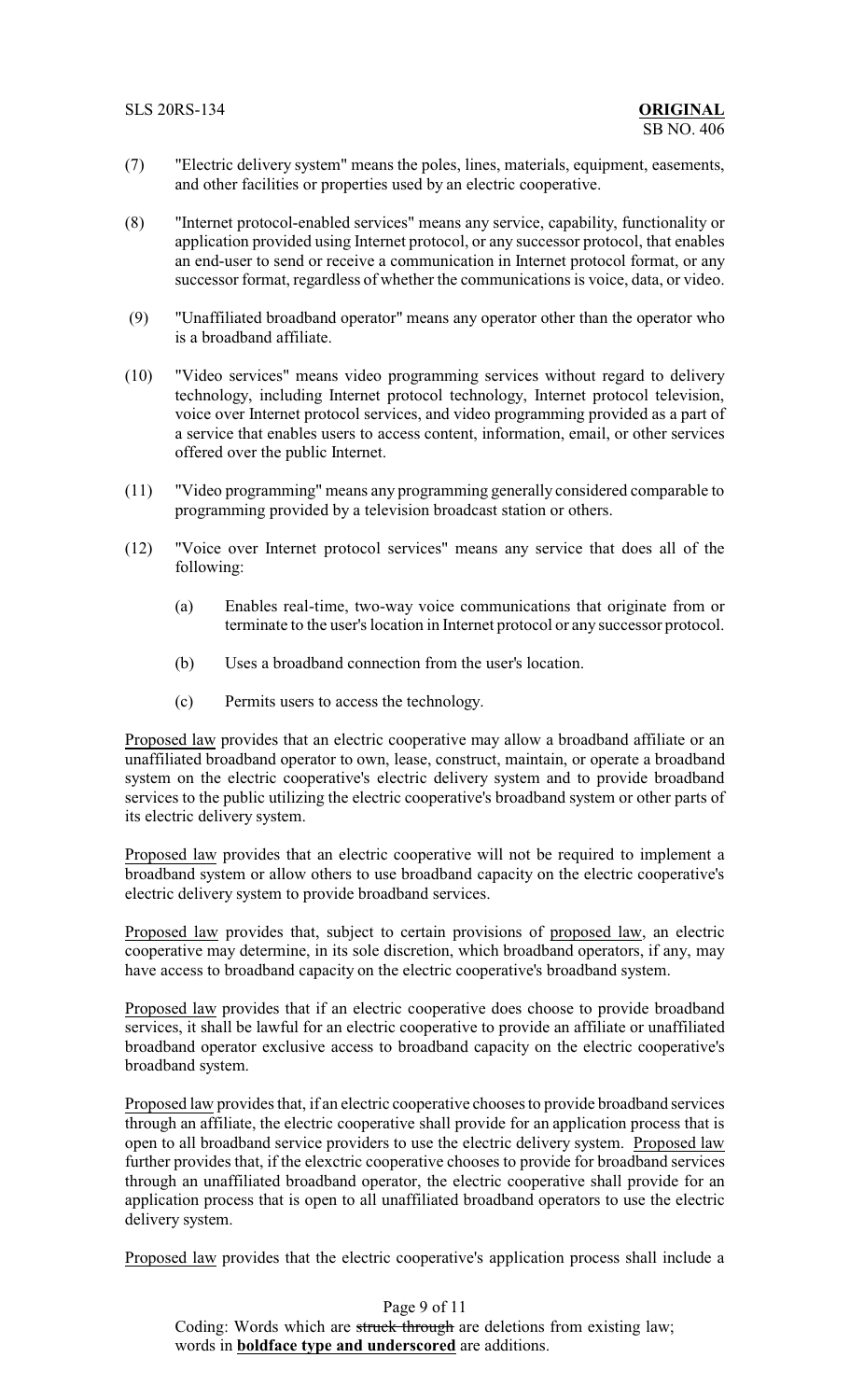deadline for receiving applications, the criteria for consideration, the application, and permit costs.

Proposed law provides that each electric cooperative shall allow for location usage by costs.

Proposed law provides that, an electric cooperative may charge an affiliate or an unaffiliated broadband operator for the construction, installation, operation, use, and maintenance of those parts of its electric delivery system that are used or may be reserved for use by the affiliate or unaffiliated broadband operator for the provision of broadband services. Proposed law provides further that any lease of facilities by an electric cooperative to a broadband affiliate that includes the use of the electric cooperative's poles shall specifically include pole attachment fees, if any, to be paid by the broadband affiliate to the electric cooperative but shall be no more than the pole attachment fees charged by the electric cooperative to other like unaffiliated, private entities.

Proposed law provides that an electric cooperative shall not do any of the following:

- (1) Use its electric energy sales revenues to subsidize the provision by an affiliate or unaffiliated broadband operator of broadband services to the public.
- (2) Allow the installation or operation of a broadband system on its electric delivery system by an affiliate or other broadband operator to diminish the reliability of the electric delivery system.
- (3) Require any person to purchase broadband services from an affiliate or other broadband operator as a condition of receiving or continuing to receive electric energy from the electric cooperative.
- (4) Disconnect, or threaten to disconnect, electric service to any customer due to the customer's failure to pay for broadband services provided to the customer by an affiliate or other broadband operator.

Proposed law provides that an electric cooperative may make capital investments in an affiliate, issue bonds on behalf of an affiliate, make loans to an affiliate at fair market rate, and enter loan guarantees for the benefit of an affiliate, all of which may be in such amounts and on such terms as the electric cooperative's board of directors determines to be prudent and authorizes.

Proposed law provides that a cooperative shall acquire a servitude on an immovable, unless such immovable is owned by the federal or state government or any agency or subdivision thereof, for the operation and maintenance of its electric transmission and distribution lines, along, upon, under or across any such immovable by virtue of the uninterrupted maintenance of such lines without the written or other consent of the owner thereof, along, upon, under or across the immovable for a period of one year; provided such servitude and operation does not interfere with the use of said property by other public utilities; provided further that in all cases where the written consent of the owner for the establishment of a servitude has been obtained and a line has been constructed along, upon, under or across the property under said consent it is not necessary that the written consent be recorded in the conveyance or other records of the parish where the property is located in order to make the servitude effective as to third parties.

Proposed law retains present law and adds that an electric cooperative may grant permission to an affiliate or other broadband operator to use the electric delivery system of the electric cooperative to provide broadband services. Proposed law further provides that the use of the electric cooperative's electric delivery system for the provision of broadband services by the affiliate or other broadband operator shall not be considered an additional burden on the property upon which the electric cooperative's electric delivery system is located and shall not require the affiliate or other broadband operator to obtain the additional consent over-

## Page 10 of 11

Coding: Words which are struck through are deletions from existing law; words in **boldface type and underscored** are additions.